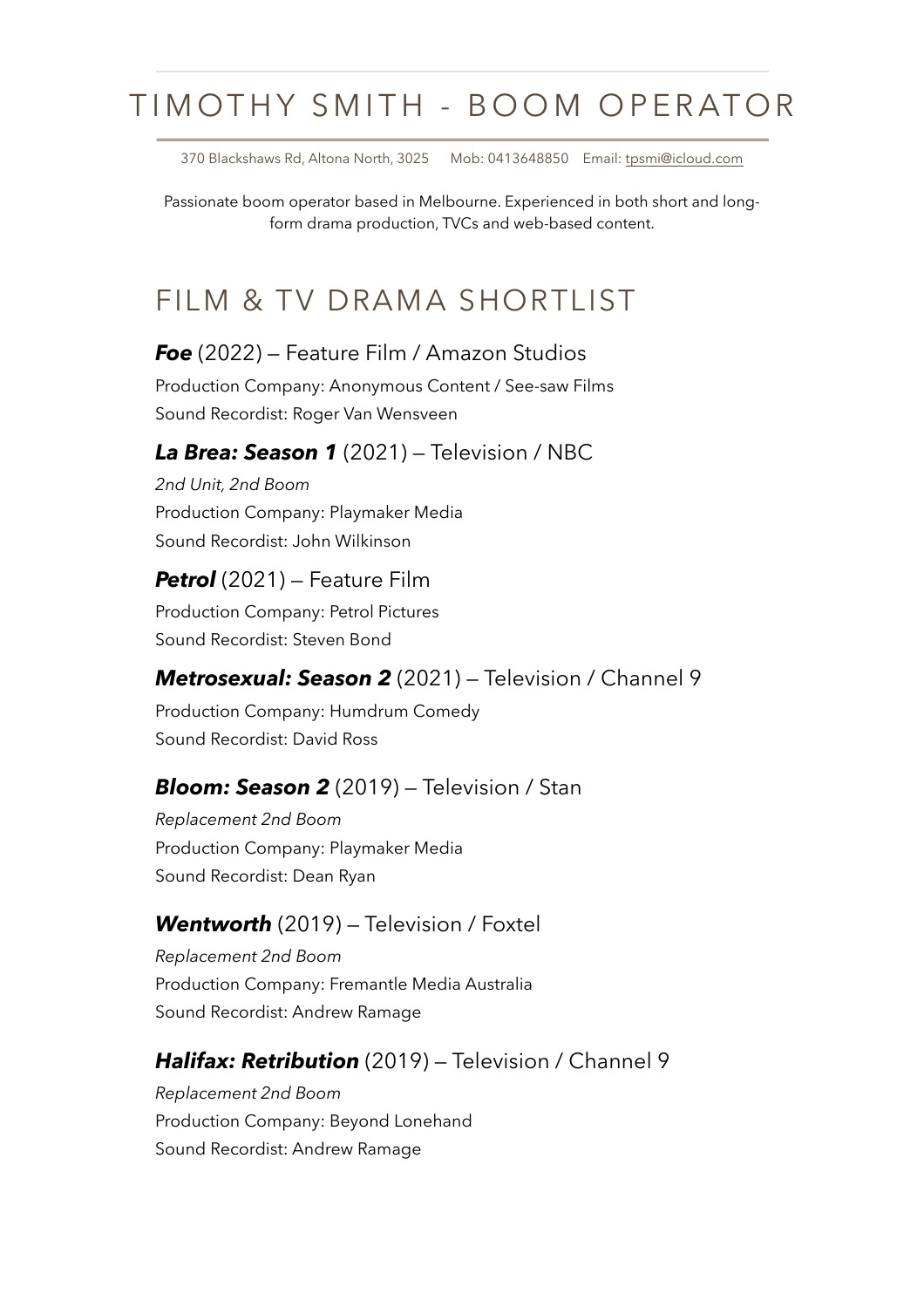## *Metrosexual* (2019) — Television / Channel 9 Go!

Production Company: Humdrum Comedy Sound Recordist: David Ross

## *The Gloaming* (2019) — Television / Stan

*2nd Boom - Blocks 1 & 2* Production Company: Sweet Potato Films / 2Jons Sound Recordist: Dean Ryan

## *Rostered On — Season 2* (2019) — Television / Netflix / 7Mate

Production Company: Robot Army Productions / Ruby Entertainment Sound Recordist: Brendan Muller

## *Miss Fisher and the Crypt of Tears* (2018) — Feature Film

Production Company: Every Cloud Productions Sound Recordist: Steven Bond

#### *M4M* (2018) — Feature Film

Production Company: Toothless Pictures / M4M Productions Sound Recordist: Steven Bond

#### *Acute Misfortune* (2018) — Feature Film

Production Company: Plot Media Sound Recordist: Steven Bond

# TVC & CORPORATE CONTENT

## *7-Eleven: Velocity Points* (2021) — TVC

Production Company: Guilty Sound Recordist: Rob Hornbuckle

## *Uber Eats: Australian Open* (2021) — TVC

Production Company: Scoundrel Sound Recordist: Jarred Otten

## *Voltaren* (2019) — TVC

Production Company: Hogarth Worldwide Sound Recordist: Rob Hornbuckle